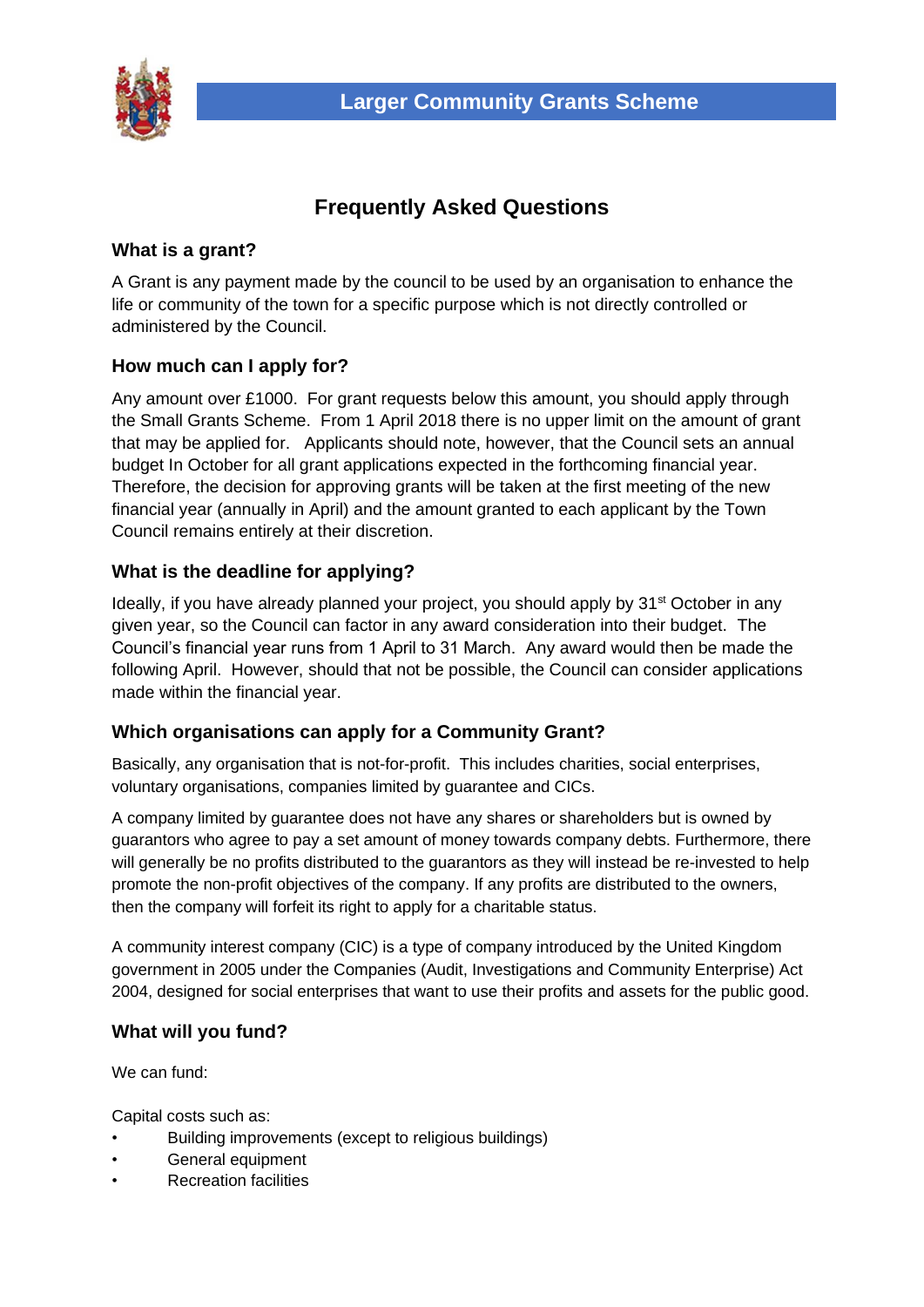

- IT equipment
- Sports equipment
- Disabled facilities
- Energy efficiency measures
- Repairs to heritage assets

Revenue costs such as:

- Salaries
- Rent
- Training fees
- Professional fees such as architect fees
- Event costs
- General repairs and supplies

## **What can't you fund?**

We cannot fund:

- Anything unlawful or illegal
- Anything contrary to Council Policy
- Recoverable VAT
- Bank, finance or audit charges and repayment of loans or interest costs
- Retrospective costs (i.e. costs incurred before the date of the grant confirmation letter) except for community resilience projects that address issues caused by COVID-19 which may be retrospectively funded if there is demonstrable requirement for this
- General appeals for funds and fundraising initiatives
- Statutory obligations/activities
- Contingency costs
- Hospitality (catering/refreshment costs)
- Projects that specifically benefit an individual and do not have a wider community benefit
- Projects where permissions are not yet in place (e.g. planning permission, land/building owner permission)
- Projects that directly or indirectly place additional service delivery requirements on the Council (e.g. new dog bins)
- Projects based outside Axminster parish
- Projects that do not have a clear and demonstrable benefit to the community
- Projects that promote or support a particular political view
- Projects that directly promote a religious belief or repairs/modifications to a religious building
- Projects where the grant (items/activities purchased with the grant) will be donated/ transferred to another organisation
- Lobbying activities
- The same project twice in the same financial year, even if that project was funded under the Small Grants Scheme.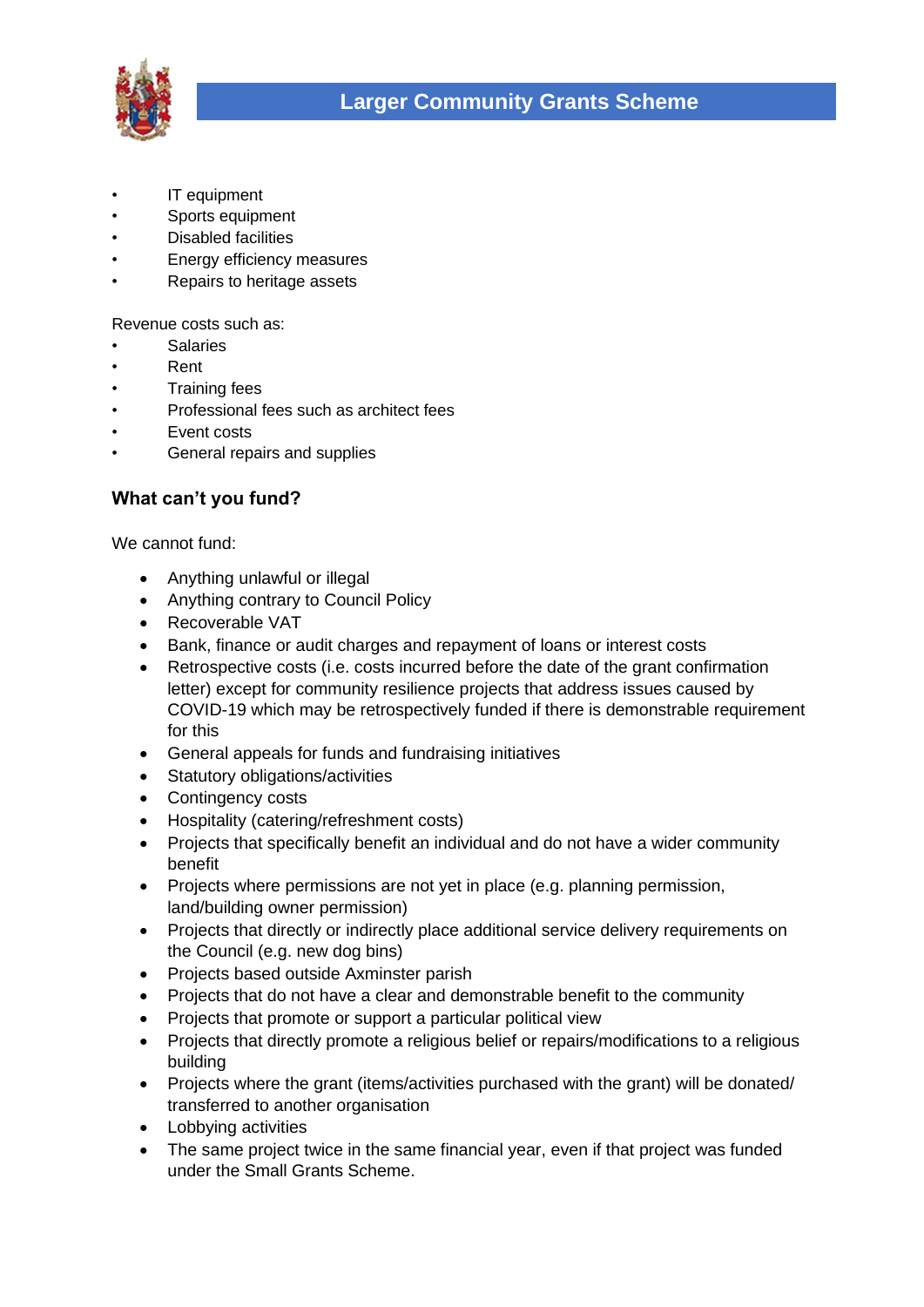

## **How do I apply?**

A printed Application Pack is available from The Guildhall, West Street, Axminster. It can also be downloaded at the Axminster Town Council website via [www.axminstertowncouncil.gov.uk](http://www.axminstertowncouncil.gov.uk/) on the Financial Information page.

Applicants must complete the application form and this must be submitted with the relevant supporting documentation to The Town Clerk, Axminster Town Council, The Guildhall, West Street, Axminster, Devon EX13 5NX, or via email [clerk@axminstertowncouncil.gov.uk](mailto:clerk@axminstertowncouncil.gov.uk) .

#### **We are an informal group wishing to deliver a community project and don't have a governing document and/or bank account. How can we benefit from this scheme?**

There are a couple of ways in which you could benefit from the scheme. Firstly, you could decide to formalise the group by adopting a governing document and opening a bank account in the group's name with two signatories required to withdraw funds.

Alternatively, we will allow another eligible group to act as an accountable body for the grant. In this case the accountable body must complete and submit the grant application as it becomes legally accountable for the grant. You will therefore need to discuss your project with the accountable body to gain their support and work with them to complete the application form and delivery the project. Please note we will not accept applications from informal groups.

#### **What if our project is delayed and we cannot complete it within the 12-month timetable?**

You should inform the Council as soon as you become aware that a deadline may be missed. Because we understand that projects do not always go quite to plan and often are delayed by factors outside your control 'project extensions' are usually granted. However, if the project has not been started and is seriously behind schedule because of mismanagement or negligence on your behalf we may request that the grant funds are repaid.

#### **Can I apply for a second Community Grant for the same project?**

No, you can only receive one grant each financial year for the same project. Our financial year runs from 1 April to 31 March. If the project extends beyond a year, you should include this information in your initial application, in which case, any grant awarded may be paid in equal sums over the duration of the project.

#### **We need support in developing our project and/or organisation before we apply for grant funds, who can help?**

Devon Voluntary Action (DeVA) can give you advice to get started. Call them on 0845 6099901 or email [support@devonva.org](mailto:support@devonva.org) They also have a useful information an guidance sheet, available at

[http://www.devonva.org/UserFiles/File/We\\_Want\\_Help/Info\\_and\\_Guidance/Starting\\_a\\_Grou](http://www.devonva.org/UserFiles/File/We_Want_Help/Info_and_Guidance/Starting_a_Group_Full_Guide.pdf) [p\\_Full\\_Guide.pdf](http://www.devonva.org/UserFiles/File/We_Want_Help/Info_and_Guidance/Starting_a_Group_Full_Guide.pdf)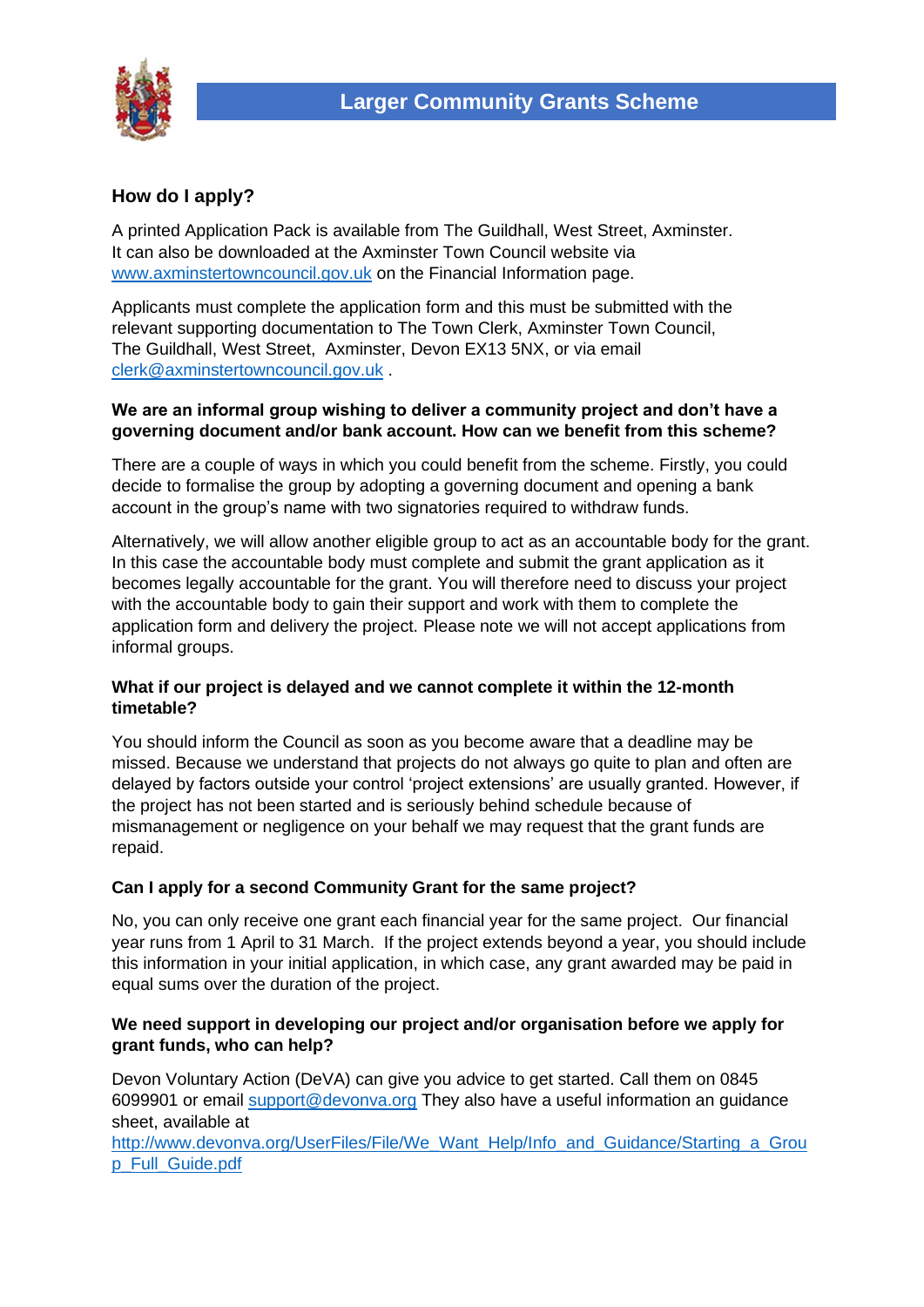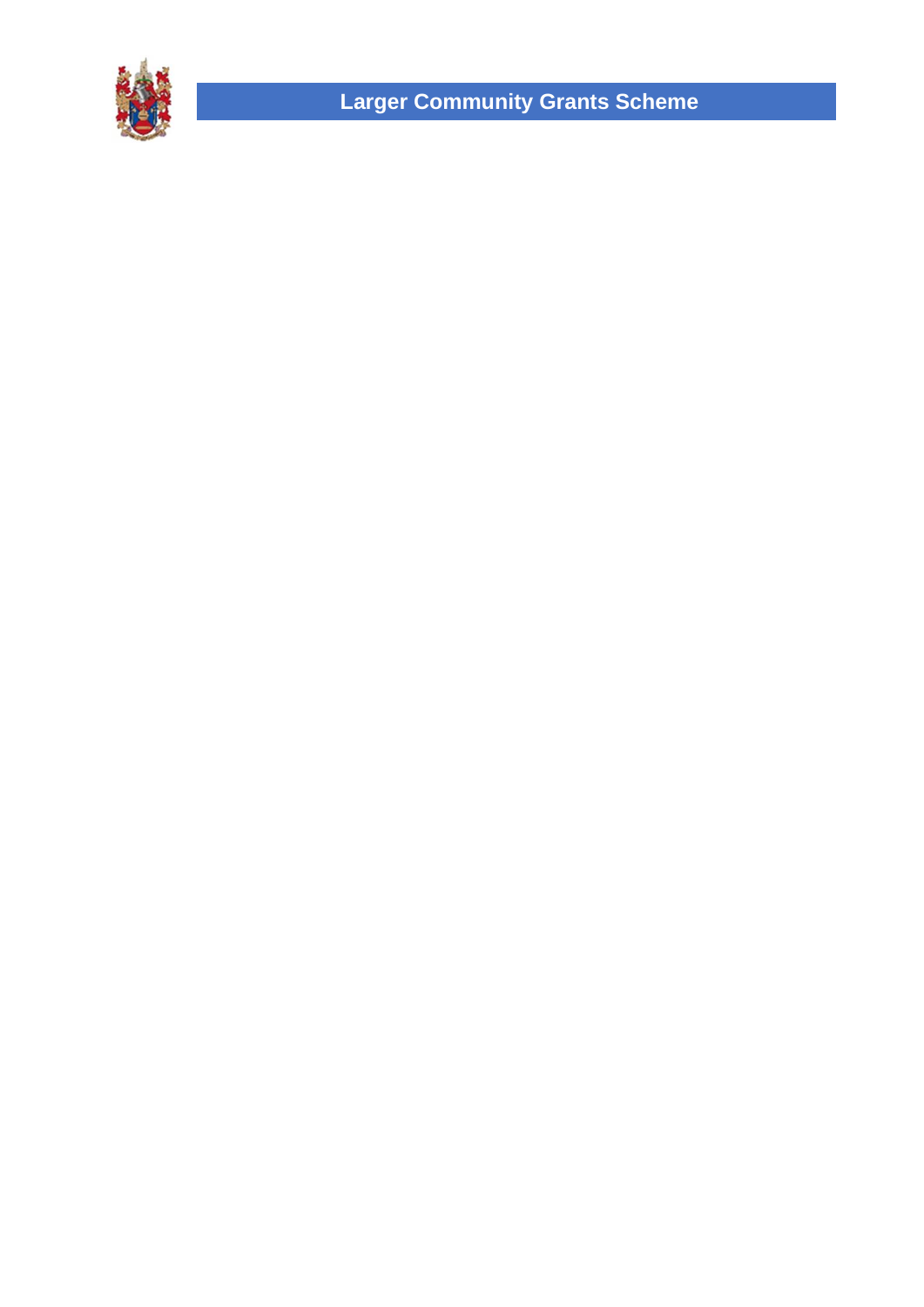

# **The Policy**

#### **Introduction**

The Community Grants Scheme provides grant funding to community projects run by not for profit, voluntary and community organisations in Axminster. This guide provides details of what the Scheme can fund, who is eligible to apply, any restrictions, the application process, the general terms and conditions of funding and frequently asked questions. It is important that all applicants read this guide before making an application.

All applications must be made on the application form. It is important that each question is fully answered on the form. Failure to do so may result in your application being delayed or rejected. If you have any queries regarding this guide please contact: [clerk@axminstertowncouncil.gov.uk](mailto:clerk@axminstertowncouncil.gov.uk)

Axminster Town Council retains the right to withdraw this grant scheme at any point.

To apply for a grant your organisation must be some type of formally governed 'Not for Profit' organisation with a written governing document (e.g. Constitution, Trust Deed, Articles of Association etc). The governing document must include a 'dissolution' clause that guarantees any assets are kept for community benefit even if the group comes to an end or is 'dissolved'. The governing document must also have an open membership policy (one that does not discriminate against potential members and actively encourages community participation and access with non-prohibitive fees where applicable).

The organisation must possess a UK based bank account registered in the name of the organisation and it must require a minimum of two unrelated persons not living at the same address to authorise withdrawals. Examples of eligible and ineligible organisations are listed in the Frequently Asked Questions section.

Applications must demonstrate that they support one of the following:

- Support community resilience in light of the COVID-19 pandemic
- Support our town centres to remain vital and viable as shopping habits change
- Adapt to meet the challenge of a changing natural environment
- Maximise healthy and active lives
- Create an environment that helps businesses to survive and grow
- Improve equality of opportunity across the parish

We can fund a wide range of items and examples of these can be found in our FAQ's section, as well as what we cannot fund. If you are unsure, or your particular item for funding is not listed, please contact the Town Clerk for further advice at: [clerk@axminstertowncouncil.gov.uk](mailto:clerk@axminstertowncouncil.gov.uk)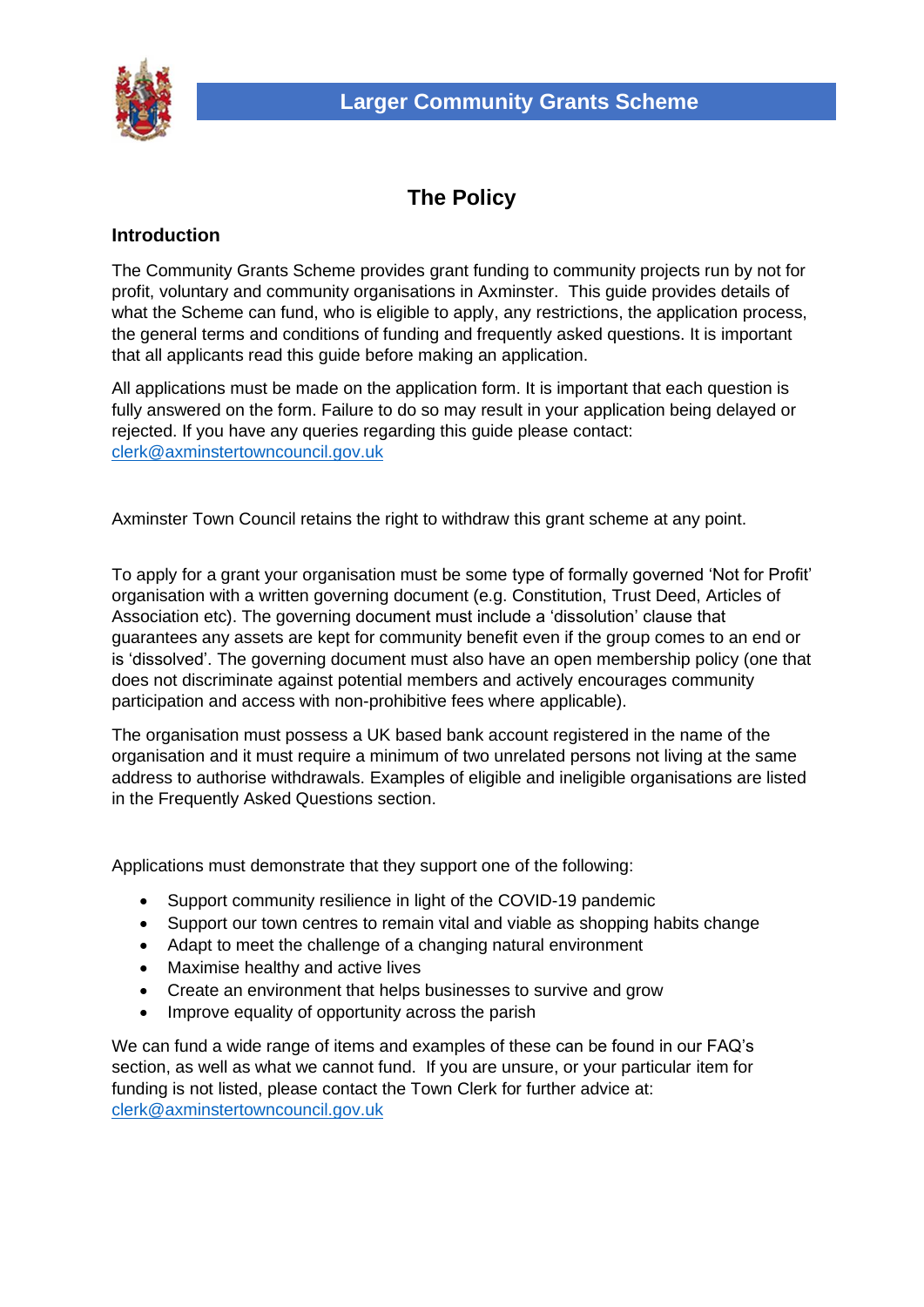

### **The grant process**

- 1. Upon receipt, applications will be considered at the next appropriate Buildings & Finance Committee meeting and recommendations made for the final decision at the following Full Council meeting.
- 2. If many grant applications are received, an extraordinary meeting of the Buildings & Finance Committee will be convened to determine grant applications.
- 3. Applicants have the right to make a brief presentation to Council to support their application.
- 4. Within 7 days of the Full Council meeting the Responsible Financial Officer will advise whether the grant application has been successful.
- 5. Any grant award will be payable before the project starts, unless the project extends beyond one financial year.
- 6. Awards must be made payable to the organisation's bank account. Payments will not be made to any individual.
- 7. Following completion of the project for which the Grant was awarded, the Town Council requires accounts which specifically itemise the grant and a short report on the outcome of the project.
- 8. Any cheque issued for a Grant must be cashed by the end of the Financial Year in which it is issued (i.e. 31 March); no grant award may be carried over to the next financial year.
- 9. Axminster Town Council reserves the right to reclaim the Grant in the event of it not being used for the purpose specified on the application form.
- 10. Organisations that receive a Grant will be required to acknowledge Axminster Town Council's contribution on all promotional literature or other publicity media.

The general terms and conditions of Community Grant funding are detailed below:

1. No grant shall be used on expenditure made prior to the date of the grant confirmation letter with the exception of community resilience projects that address issues caused by COVID-19 which may be retrospectively funded if there is a demonstrable requirement for this.

2. The project must complete within 12 months of receiving the grant funds. Any delays to the project must be notified to the Council.

3. You must use the grant exclusively for the project.

- 4. You must get our written permission before making any significant changes to the project.
- 5. You must advise the Council when your project is completed.
- 6. Should the project not progress the grant must be returned.

7. Should project costs be less than the grant awarded, the remainder of the grant must be returned.

8. Records must be kept of all expenditure (all invoices, receipts, and other relevant documents) relating to the project for three years and must be available for inspection at any reasonable time.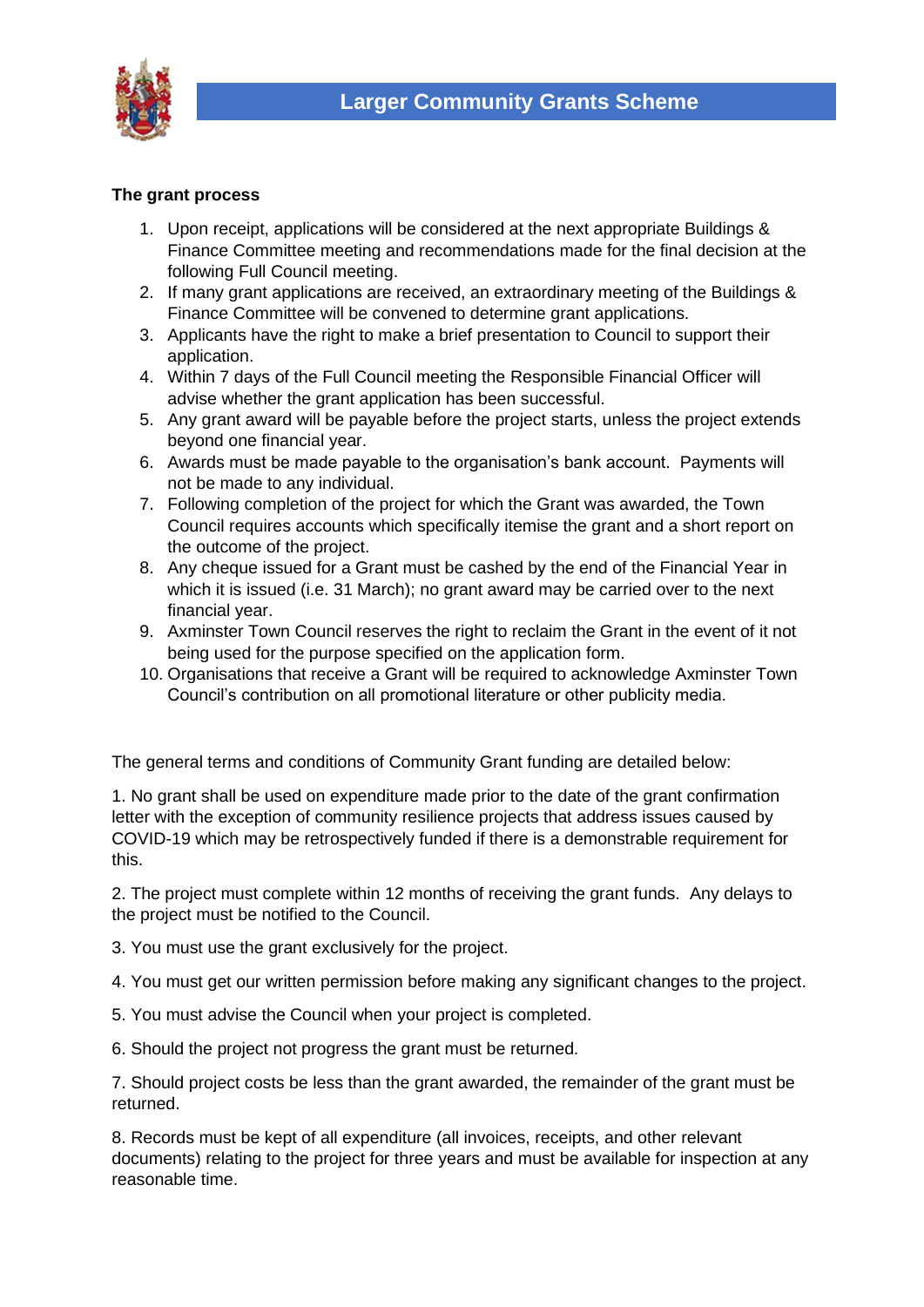

9. You must provide us promptly with any information we request prior to or post grant award in relation to compliance with these terms and conditions and the criteria as detailed in the Community Grant Scheme Policy and FAQs.

10. You must provide us promptly with any information and reports we require about the project and its impact, both during and after the end of the project.

11. If it is proposed that any goods, equipment or land/buildings purchased or improved with Community Grant funding are to be disposed of within one year of the grant award, then written details of the proposed disposal should be sent to the Council at [clerk@axminstertowncouncil.gov.uk.](mailto:clerk@axminstertowncouncil.gov.uk) Axminster Town Council has the right of return of all or part of the grant upon any such disposal.

12. The grant will not be increased if there is an over-spend on the project and you will be responsible for any excess sums required over the amount of the grant awarded.

13. You must comply with all relevant statutes, insurance and other laws and regulations relating to the project, the work you, your employees, staff or members of the public connected to you carry out or the goods you purchase.

14. You must ensure that the necessary permissions are in place for the project to proceed.

15. You must notify us of any legal claims made against you (including any claims made against members of your governing body or staff in connection with the organisation) during the period of the grant.

16. You must notify us as soon as possible of any investigation concerning your organisation, trustees, directors, employees or volunteers carried out by the Police, Charity Commission, HM Revenue & Customs or any other regulatory body during the period of the grant.

17. The grant and related expenditure must be shown as a restricted fund in your organisation's annual accounts. Where you have more than one restricted fund, there must be a note to the accounts identifying each restricted fund separately. Unspent funds and/or assets in respect of all grants must be identified separately in your accounting records.

18. Our staff, council members and advisers cannot give you professional advice and will not take part in carrying out your business. We cannot be held responsible for any action you take, any action you fail to take, or for your debts or liabilities. Even though we may give you funding and talk to you about your activities, you are still fully responsible for every part of the project, your business and the decisions about it. We will not be responsible to anyone else who may take, or threaten to take, proceedings against you.

19. Details of the grant awarded will be published on the Council's website in line with the Government's transparency requirements.

20. You agree to us publicising and sharing information about you and your project including your name and images of project activities. You hereby grant us a royalty free licence to reproduce and publish any project information you give us (where this is in line with GDPR legislation). You will let us know when you provide the information if you do not have permission for us to use it in this way.